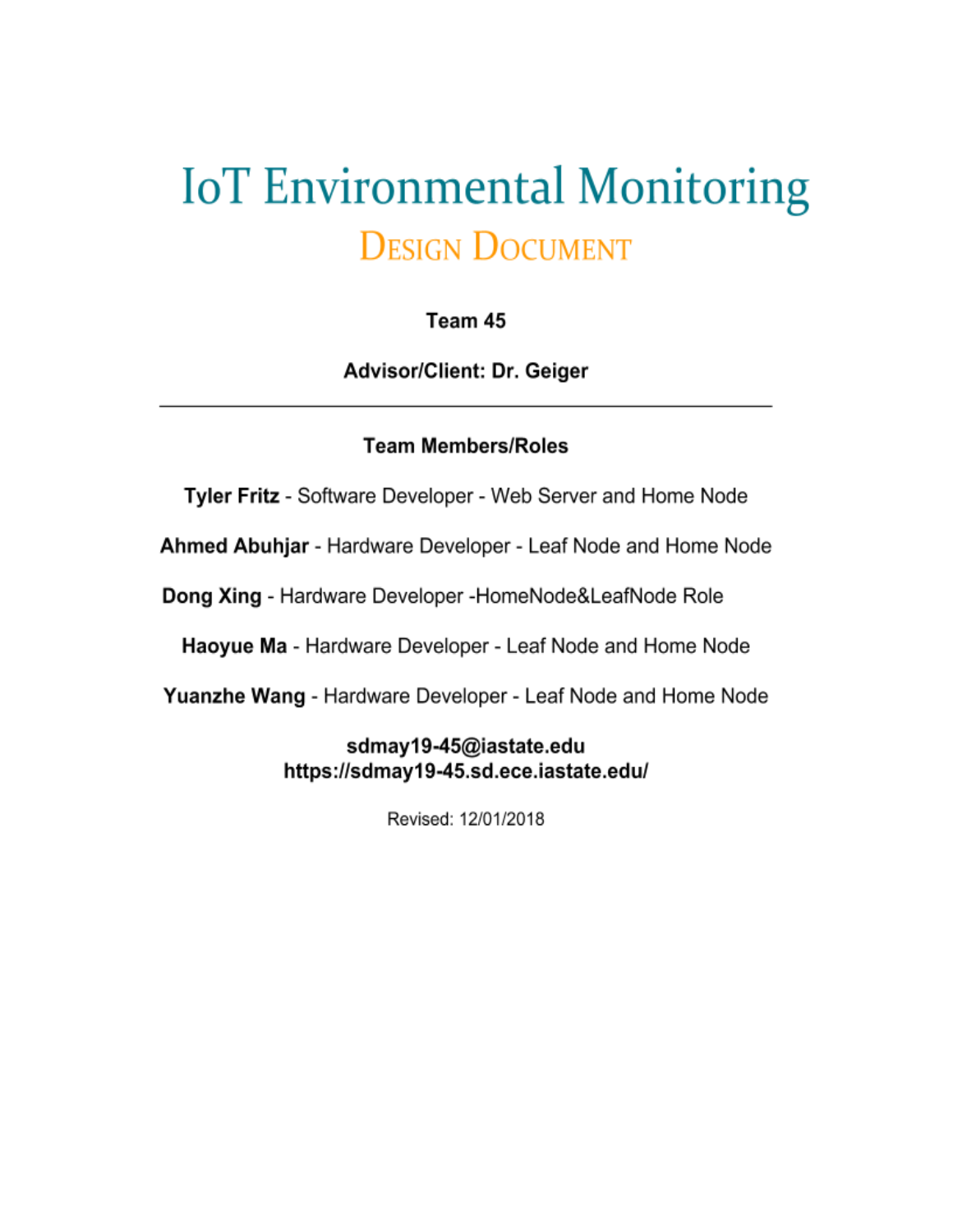## **Table of Contents**

| 5      |
|--------|
| 5      |
| 5      |
| 5      |
| 6      |
| 6      |
| $\tau$ |
| 8      |
| 8      |
| 10     |
| 12     |
| 12     |
| 12     |
| 13     |
| 13     |
| 13     |
| 17     |
| 17     |
| 18     |
|        |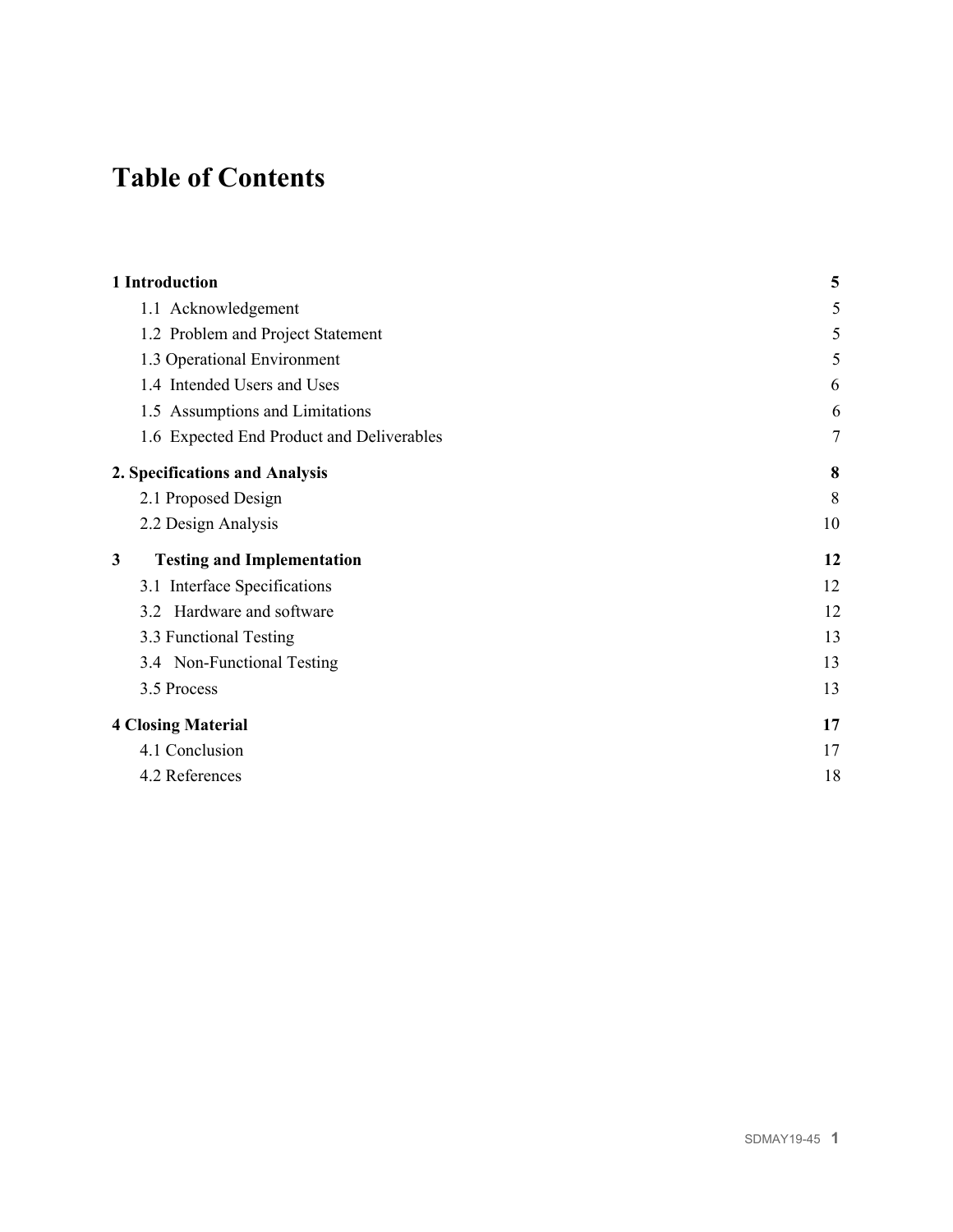### List of figures/tables/symbols/definitions



**Figure 1** *Conceptual Sketch of the Proposed Design*



**Figure 2** *Calibration test experiment*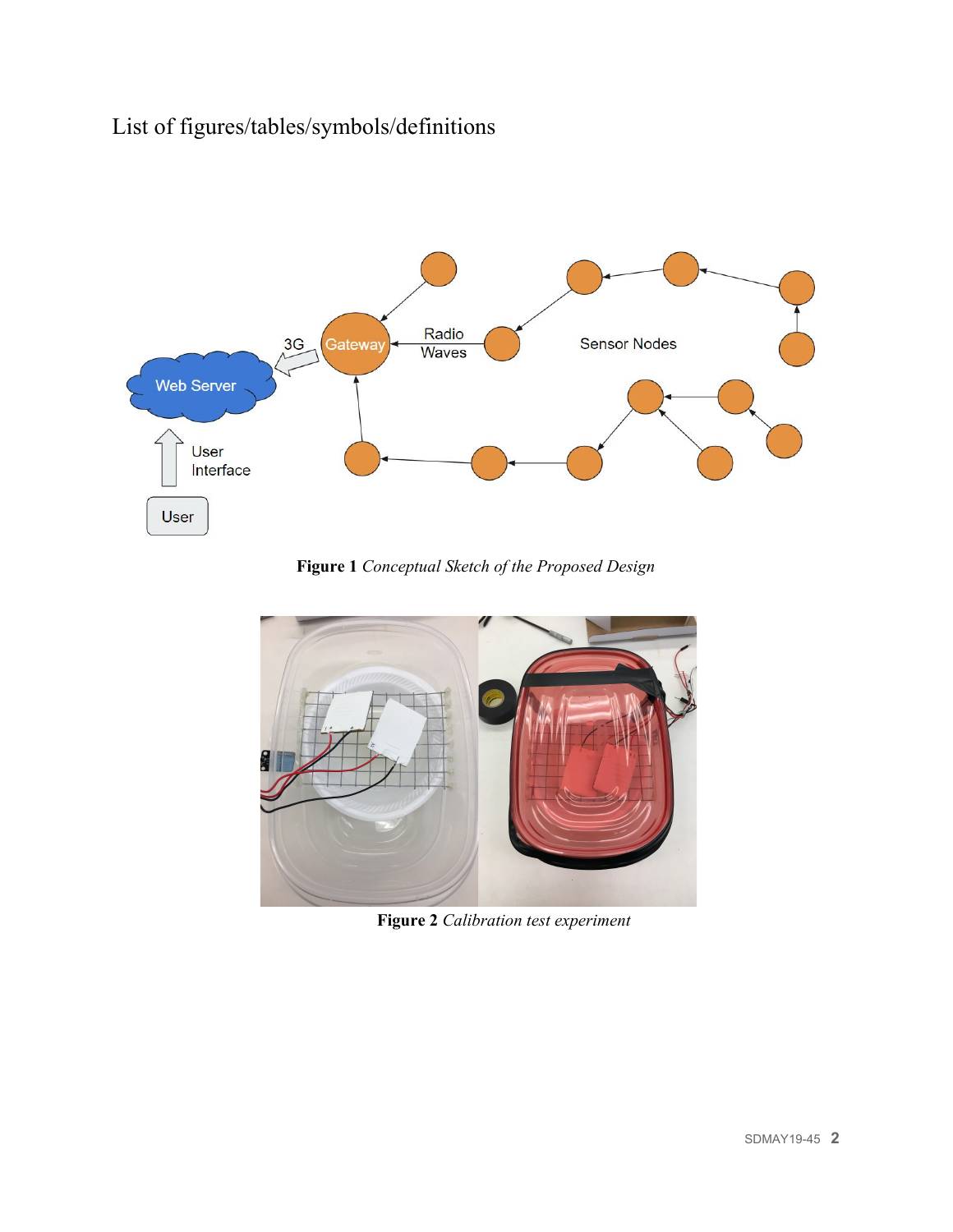

Figure: the relation between air's temperture and relative humidity

**Figure 3** *The relation between air temperature and relative humidity*



**Figure 4** *Calibration test results*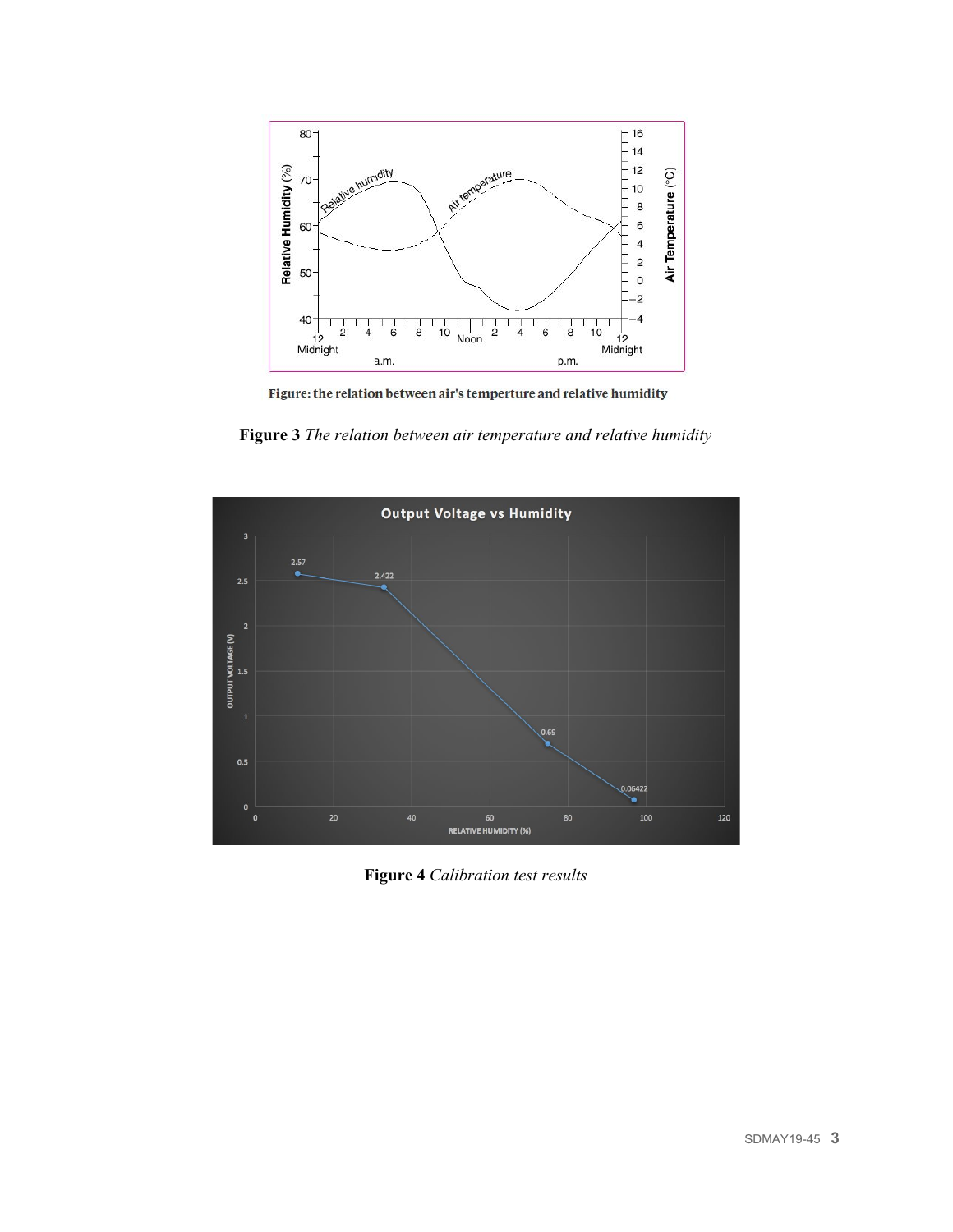

**Figure 5** *protective layering strategy*

#### **List of Definitions**

*Gateway Node / Home Node*, which is the final node to receive all data from leaf nodes and then upload these data to the web-server.

*Leaf Node /* **Sensor Node**. Data will be tested and collected by sensors on each leaf node, and then the collected data will be transferred in-between leaf nodes and finally to the home node.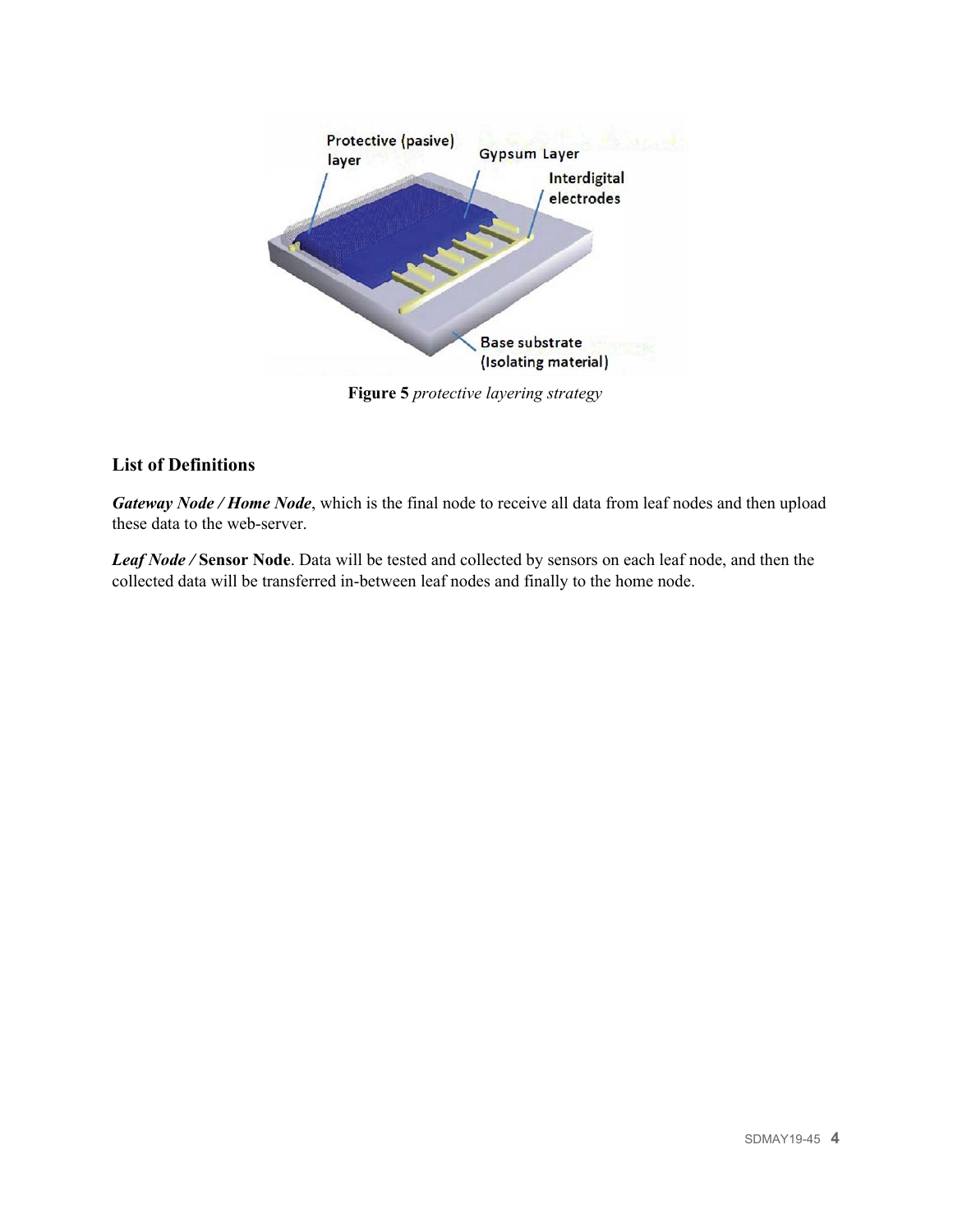## <span id="page-5-0"></span>**1 Introduction**

### <span id="page-5-1"></span>**1.1 Acknowledgement**

Dr. Geiger has contributed a great amount of time and effort into this project. Without his contributions this project would not have been possible.

Tim Lindquist and his Senior Design group have also played a crucial role in our progress. Their knowledge and prior work have been critical to our progress.

### <span id="page-5-2"></span>**1.2 Problem and Project Statement**

### General Problem Statement

The current market solutions for monitoring the environmental conditions of land are very expensive and it is only feasible to purchase a limited number of sensors. In most cases it is prohibitively expensive to purchase a system with a reasonably high level of data resolution. If a cheaper solution were available, better decisions could be made concerning the the use and maintenance of land.

### General Solution Approach

We are going to make an IoT environmental monitoring system. It will consist of many sensor nodes that take measurements on the soil and send the results back to an internet gateway. The gateway will upload the received data to the internet where it can be viewed by the client. Our sensor nodes will be very inexpensive, at around \$10 per node, which will make our solution cheaper, and have far better data quality, than the current solutions on the market.

### <span id="page-5-3"></span>**1.3 Operational Environment**

Our nodes will be evenly distributed over the land being monitored by our solution. This land will be primarily farmland in Iowa which will require our solution to account for rain, dust, mud, wind, snow, ice, intense sun, heat, cold, and hail. The sensor nodes should be able to survive in this climate for around 7 months, from early in Spring to late in Fall.

We will be designing our nodes to be able to handle this wide range variety of temperatures and events using a strong casing. Due to the timing of 491 and 492 we will only be able to test in the environmental conditions of Spring in Iowa.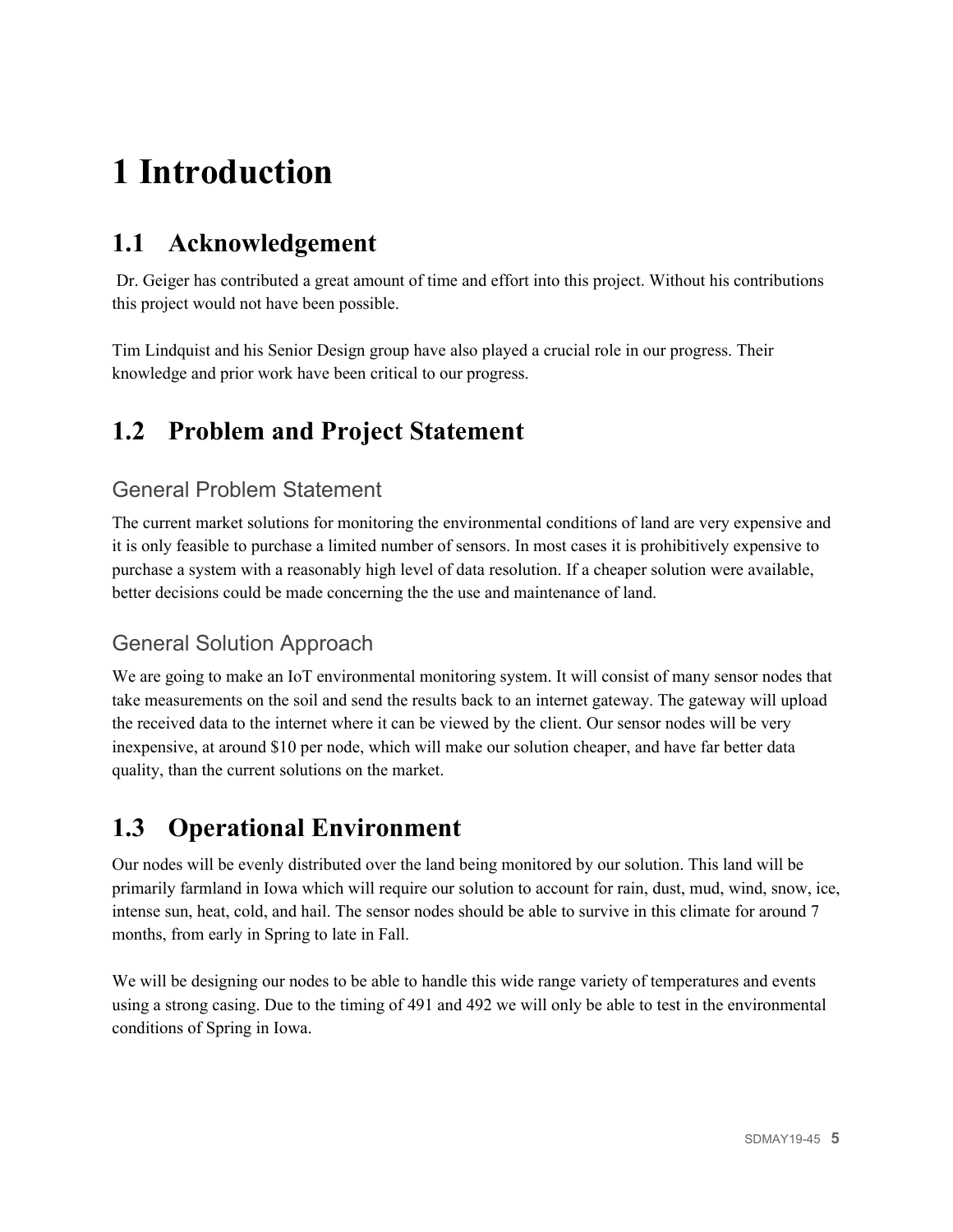### <span id="page-6-0"></span>**1.4 Intended Users and Uses**

The system is primarily intended for farmers, but it will also be useful for anyone doing other types of environmental monitoring. It will be easy to configure our nodes to capture any type of data a client might want. We are assuming that our users will have a low technical understanding which requires the setup for our system to be simple.

The product is intended to be used for collecting soil moisture and temperature levels over large areas of farmland. It could also be useful for collecting different types of data in different conditions however.

### <span id="page-6-1"></span>**1.5 Assumptions and Limitations**

#### **Assumptions**

- Sensor nodes will have a density of two nodes per square km.
- Sensor nodes will only be used for a span of 6-8 months.
- The radio transmitter from the sensor nodes will have a range greater than 1 km.
- There will be cellular reception where the gateway is placed.
- Our web server will not be required to serve very many people at a time.

#### **Limitations**

- The sensor nodes will be battery powered.
- Most sensor nodes will not be able to communicate directly with the gateway due to the range of their radios.
- It is not reasonable to expect that someone will replace the batteries in the sensor nodes when they die.
- Radio transmitters with a sizeable range are expensive and require lots of power.
- The price of each sensor node must be very low.
- We do not yet have a case to house our sensor nodes and no one on our team has experience with case design.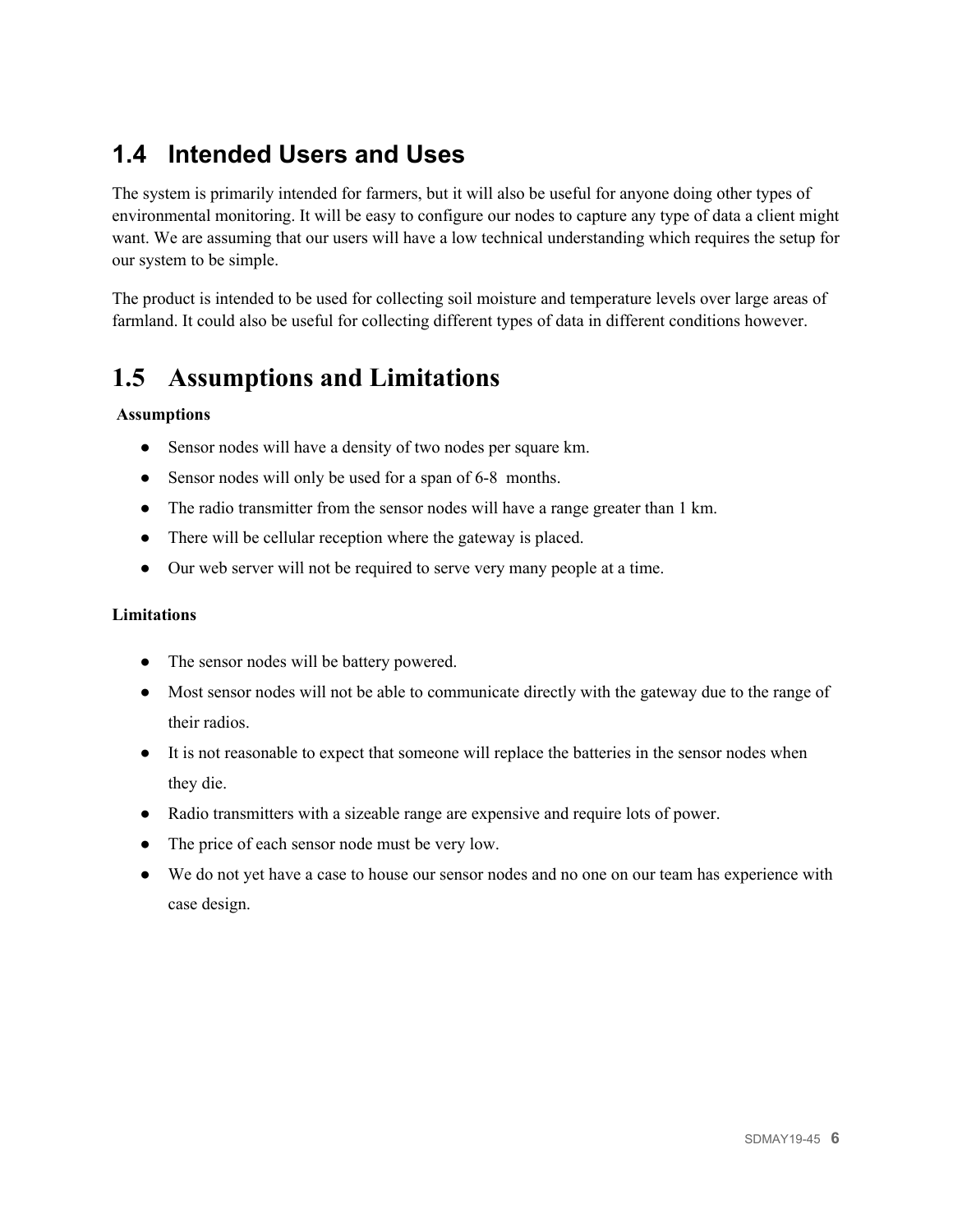### <span id="page-7-0"></span>**1.6 Expected End Product and Deliverables**

By the end of December 2018 we will have a program for the sensor nodes that handles transmitting, receiving, and routing data through the network. Additionally this program will handle the sleep and wake cycles, and the recording of sensor data. This program will have been run and tested on Arduino Unos.

By the end of January 2019 we will have the sensor node program correctly functioning on the custom PCB made for these nodes.

By the end of March 2019 we will create and run a large scale test of our system. The results of these tests will be compiled into a detailed testing report.

By the end of January 2018 we will have a gateway that communicates with both the sensor nodes and the web server. It will be the only node in the mesh network that can communicate with the web server. Its function is to receive sensor data from the sensor nodes and upload the data to the web server.

By the end of January 2018 we will have a web server that receives data from the gateway and displays it to the users. This will require setting up the previous sensior design group's environment for this application on a public facing VM provided by the university. A protocol will be established for communication between the gateway and this web application.

By the end of February 2019 we will have gypsum based humidity sensors functioning accurately and with high levels of data resolution.

By the end of May 2019 we will have a solution for how to distribute the sensor nodes in a way that the web application knows their geographical location.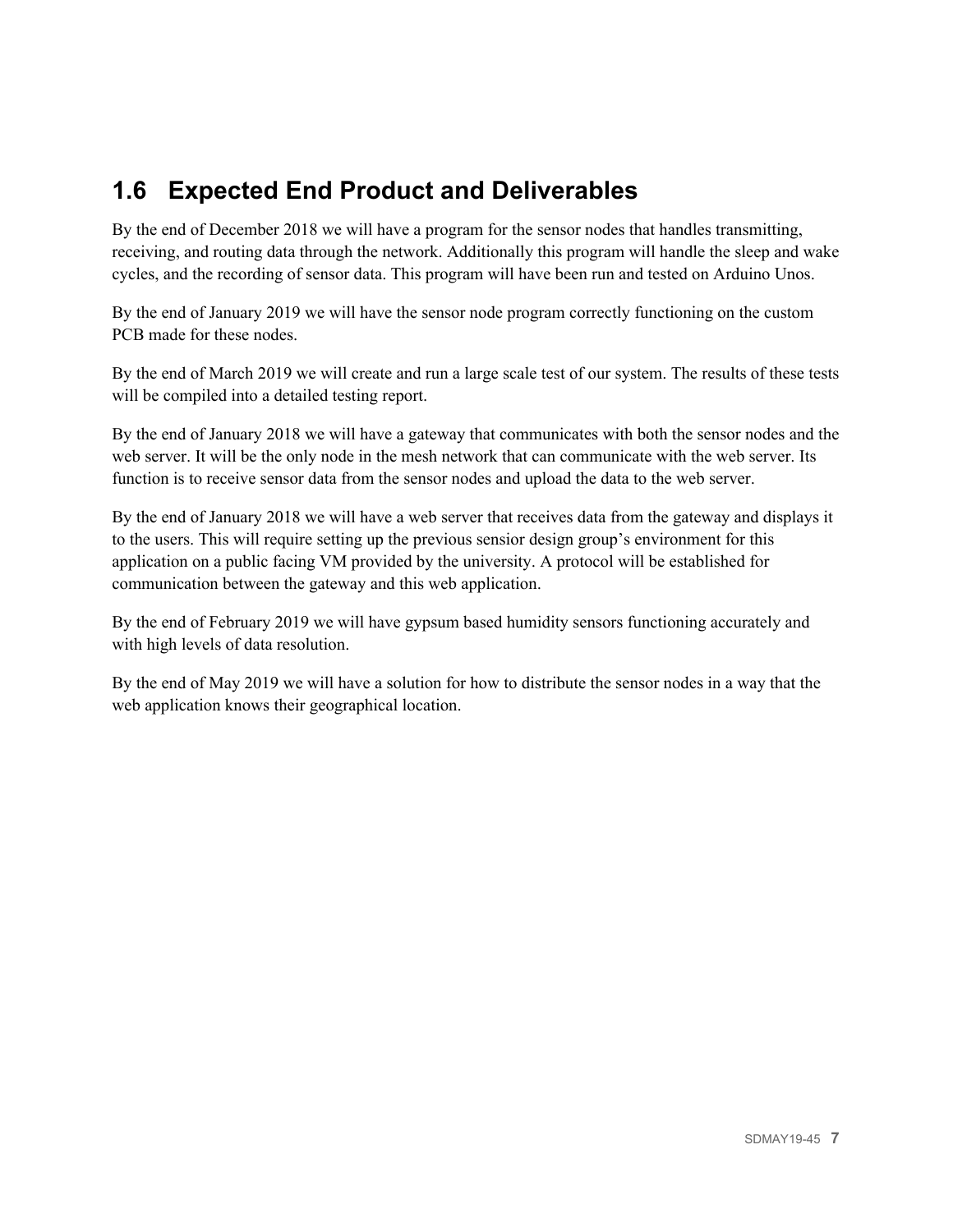## <span id="page-8-0"></span>**2. Specifications and Analysis**

### <span id="page-8-1"></span>**2.1 Proposed Design**

#### **Overview**

A high level diagram of our solution can be seen by looking at *Figure 1* below. There are three main components in our solution which are the sensor nodes, the gateway node, and the web server. The sensor nodes will be recording environmental data which is then relayed through other sensor nodes back to the gateway, where the data is sent to its final destination, the web server. Clients will be able to see their data by accessing the web server through an intuitive UI.



*Figure 1. Conceptual sketch of mesh network*

#### **Web Server**

The web server is written in a PHP framework called laravel. The backend is a Spring based API and a MySQL database. This application was written by the previous senior design group and will require some, but not an extensive amount, of additional work. The API is called using HTTPS requests, which is how the home node will be able to upload data.

One design alternative that we considered was creating a desktop application instead of using a web service. The data recorded by the mesh network would be stored in a local database and would be viewed by physically accessing the home node. We decided that this was a poor solution because the clients would not be able to access the data from anywhere and also increased the chance that the data would be lost in a disaster.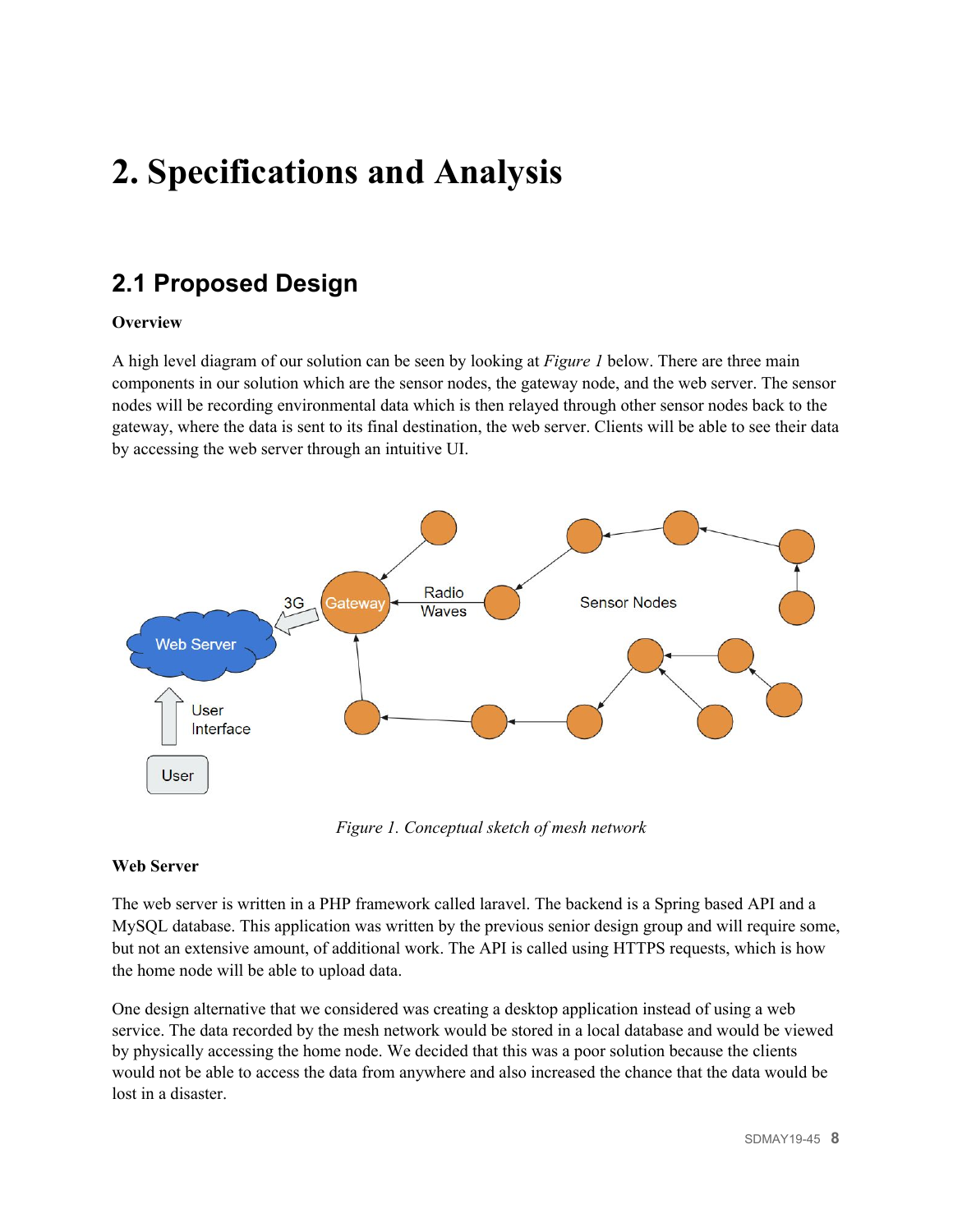#### **Leaf Nodes**

The leaf nodes are comprised of a microcontroller, two sensors, a radio transmitter, and a pcb. The pcb was custom made for our application by a previous senior design group. The leaf nodes will record analog data with their sensors, put the data into a packet and transmit the packet to the home node by relaying it through the mesh network. The protocol used to route packets through the network will be one that is designed specifically for our application. Our protocol finds the shortest path for each node to get back to the gateway, and has each node use that path. These paths are discovered using an algorithm similar to Dijkstra's Shortest Path algorithm. Each node initially sets its distance to the gateway to infinity, and then periodically asks its neighbors what their distance to the gateway is. If a neighbor has a distance that is less than the current node's distance, the current node decides to send its messages to that node and updates its stored distance to be the neighbor's distance  $+1$ . Then, when the node wants to send a message to the gateway, it simply needs to send its packet to that neighbor.

We need to be careful about how many times each node asks neighbors for their distance to the gateway because making these broadcasts uses some of the battery's energy. To account for this issue, each node only broadcasts these messages at the beginning of each wake cycle, or every ten seconds while the node does not know how to get to the gateway. This strategy strikes a balance between making the power usage of the network lower after it has finished setting up, while new paths are unlikely to be discovered, and ensuring that the network establishes itself quickly.

Each sensor node in our system will be powered solely by batteries, which poses a challenge because the nodes will have a limited amount of power they can use. Our approach to reduce power consumption will be through several techniques including having the nodes sleep when not in use, using an efficient routing protocol, and adjusting the range at which their radios communicate.

The sensor nodes will only wake to collect and transmit data within certain periods of time. When asleep, the power consumption of each node is reduced almost to zero. We plan for the nodes to only be awake for around five minutes per day, which means that this strategy saves around 99.6% of the power that keeping them always on would use.

To wake up at the same time, nodes will use an external crystal as their timer because the internal clock of the microcontroller we are using has an accuracy of only 90%. We still have an error issue with the crystal however because the crystal we plan to buy has an error of 20 parts per million. This means that over the course of a month each microcontroller would become out of sync by a minute. This would be a problem because the sensor nodes would not wake at the same time and the network would be able to transmit data. To get the leaf nodes back in sync, we will have the gateway broadcast a signal that when received, each sensor node will reset its clock. This event will occur daily ensuring that the sensor nodes will always be in sync in the order of a few seconds.

Depending on application, the number of sensor nodes or leaf nodes will differ from one system to another. The range between the sensors will pose a challenge as the radio signal will consume more power when transmitting data longer ranges. However, the longer the distance between the nodes the less number of sensors will be utilized in our system; hence reducing the cost of the system. A trade off is involved in deciding whether we will place the sensor nodes further apart or closer to each other. Once we verify that the system is functioning properly in receiving and transmitting data by the end of this semester, we will run several tests during the next semester to determine what range would be the best to utilize for the system.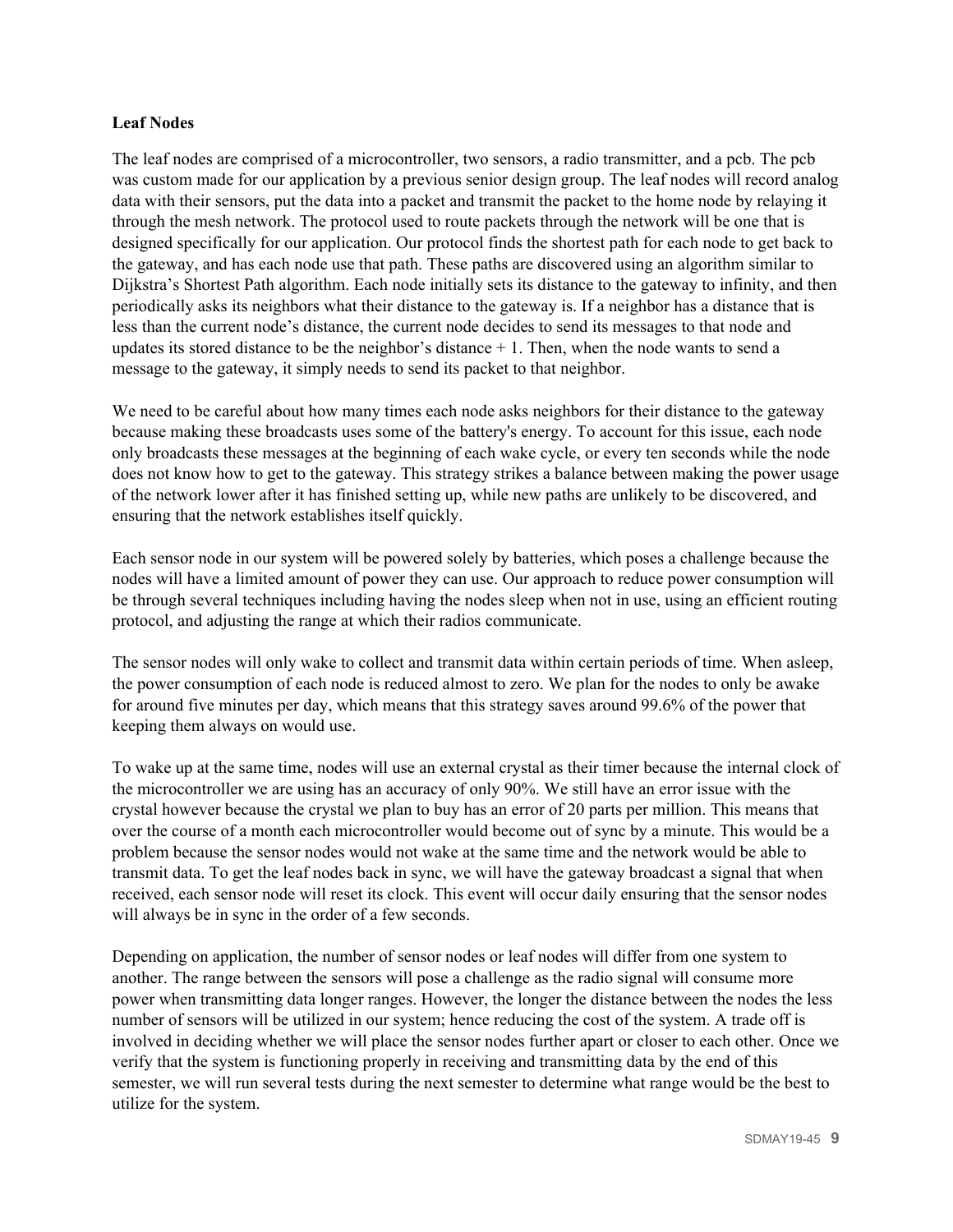#### **Home Node**

The home node has two primary functions, sending data it receives from the mesh network to the web server, and syncing the clocks of the leaf nodes. To make it so that the home node is able to send data to the web server it will have a cellular data connection which will allow it to send HTTPS requests. The web server will have an API which is what the home node will use to upload data. To enable the home node to be able to sync the clocks, it will have a radio that is powerful enough to contact every leaf node.

The home node will require a radio with the same range as the sensor nodes in addition to its longer range radio. This is due to the fact that during the route discovery phase, the home node must respond that it is distance 0 from the home node and only nearby nodes must be able to hear this message. In addition to that, data packets are not passively received by nodes. Before a sending nodes marks a packet as received, it must receive a confirmation that the receiving node got it. So the home node needs to be able to send these confirmation messages to any nodes that want to communicate with it.

### <span id="page-10-0"></span>**2.2 Design Analysis**

We have not started implementing our design so far. That is because we are continuing the work of a previous senior design group that had already designed the solution and implemented a great deal of it. We have spent the semester so far simply getting the project set up the way the previous group had it. The design decisions we get to make are based on the protocol that the nodes use to route messages. We only recently configured the nodes to be able to send messages so we are only now able to start implementing our design.

One strength of our design is its low cost. By distributing the network and hopping messages between nodes, we are able to use low power radio transmitters which are cheaper. Each of our nodes will end up costing around \$10 and our base node will cost around \$150. If our system is employed to monitor 50 km2 of land, the total cost will be \$650. This is significantly cheaper than our competition, which costs \$3,000 per node, and provides data at a much better resolution.

The overall scope of the system was discussed by all the team members and determined to be reasonable given the project deadline. After examining the requirements with the highest priority, we determined that the majority of the work will be with the gateway and the web application. Overall, after analyzing the requirements and prioritizing them based off importance we have evaluated that the project is within scope and that probability for our team to finish the project before the deadline is high.

We have examined where our technical strengths and weaknesses were for this project. Most of our team members have had experience with the majority of the individual components that the project should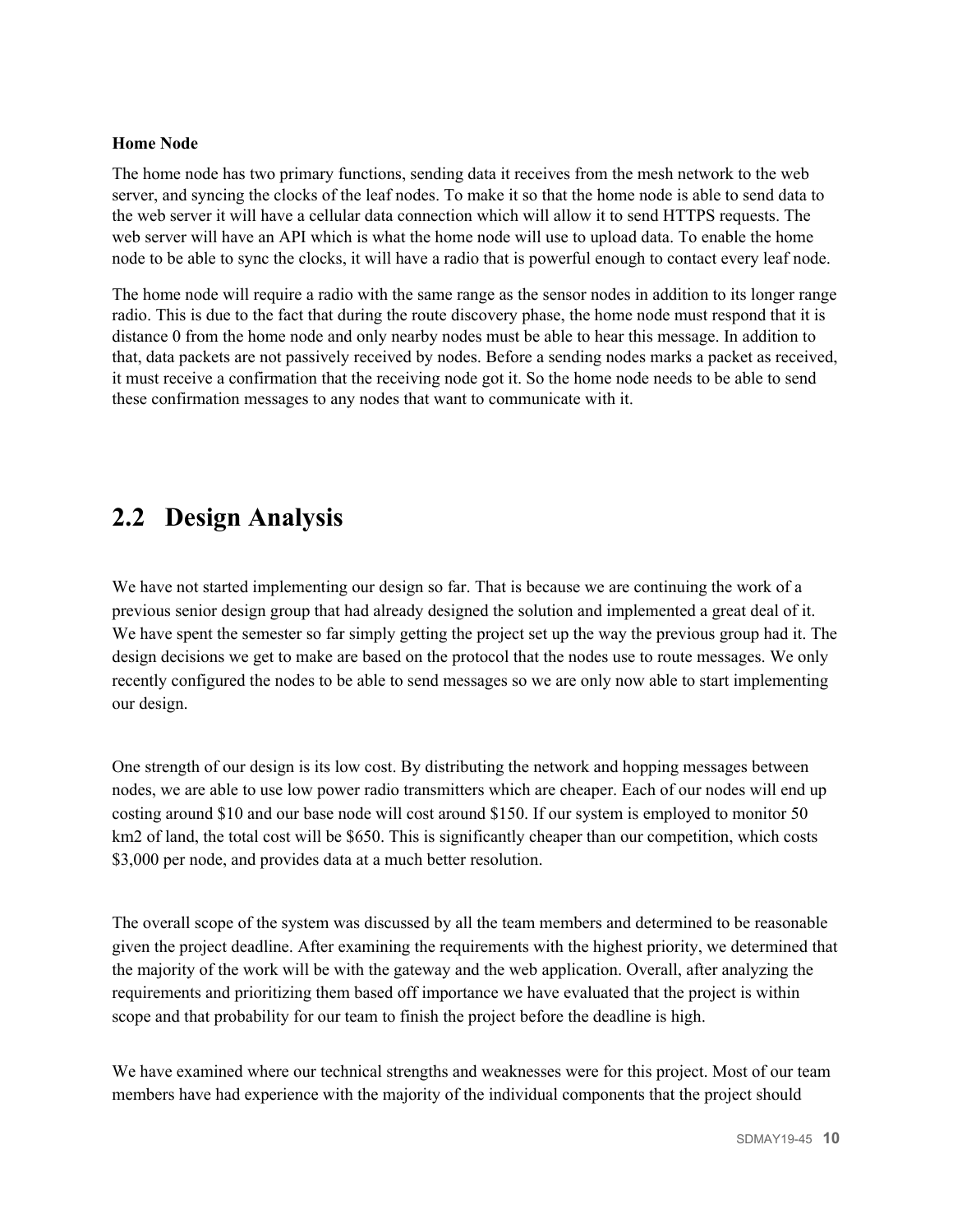consist. The primary hardware components are the microcontroller and soil moisture sensors. We have examined each piece of the hardware to determine how they will interact and function with each other. The majority of our team members are familiar with the microcontroller (Arduino). This is an advantage for our team as the microcontroller is a fundamental part for the communication between the various parts of the system.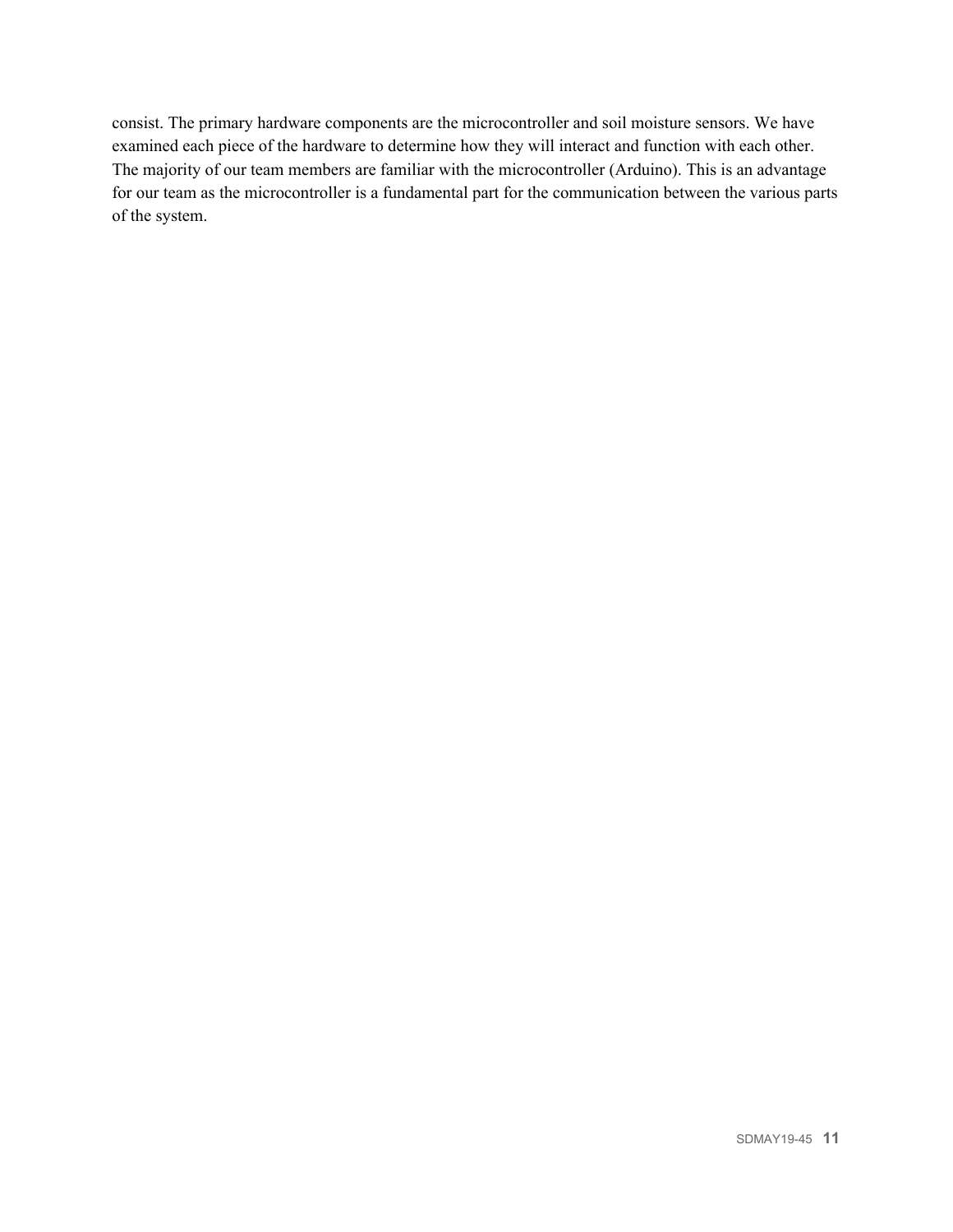## <span id="page-12-0"></span>**3 Testing and Implementation**

### <span id="page-12-1"></span>**3.1 Interface Specifications**

Humidity sensors need to be able to detect and measure the humidity in a wide range, roughly between 20% and 90%, and that's sufficient to indicate the water requirement for the soil. Calibrations needs to be done on the sensors to determine the lower and the upper level of humidity the sensor can detect accurately.

The sensor nodes should be able to communicate with each other by radio signals. The sensor node should be able to interface with two other sensor nodes by using an Arduino microcontroller and an Atmega328P chip on a PCB which means if one of these two sensor nodes is broken or out of the range, the sensor node can still send the data to the other one. The gateway will send the data to the web server by 3G connection where the users can see the application and the data from any web browsers.

### <span id="page-12-2"></span>**3.2 Hardware and software**

Hardware:

- Arduinos Microcontroller that is easy to program and connect with external devices.
- Radio Transmitter Receiver specific hardware still undetermined must have at least 1km range.
- Hygroscopic Moisture sensor Will be a gypsum based sensor because gypsum is cheap and hydroscopic.
- Adafruit Cellular Link Connects the gateway to the internet through a cellular connection.

Software:

- NRF24 Arduino Library Manages low level communication over radios
- Laravel Simplifies web development
- MySQL Stores our data safely with fast retrieval times
- PHP Allows for custom web pages
- Java Creates backend API
- Arduino IDE Allows for easily programming our Arduinos.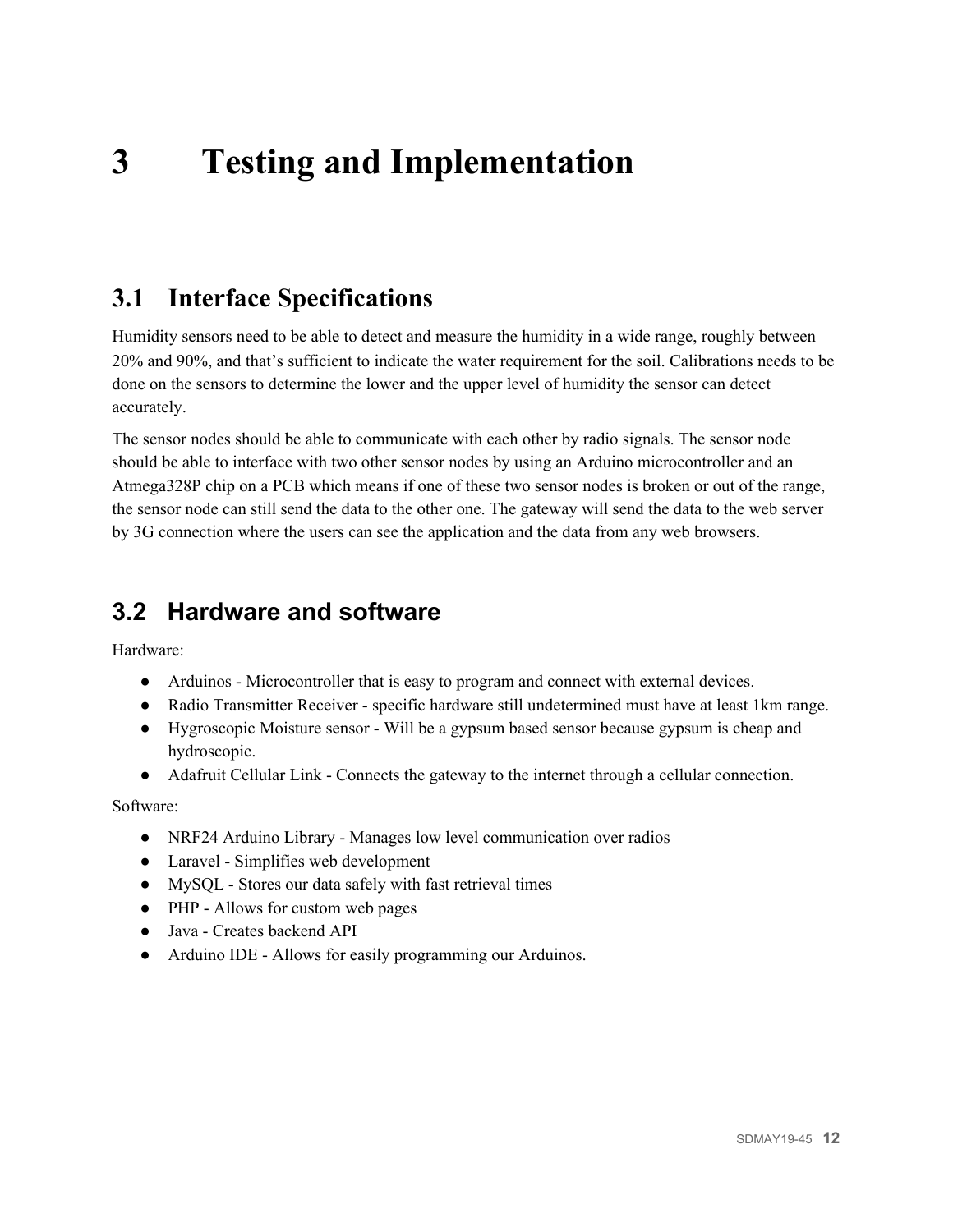### <span id="page-13-0"></span>**3.3 Functional Testing**

Several tests needs to be conducted in our project, and theses includes the following:

- 1. Calibration of humidity sensor.
- 2. Test routing protocol by placing many sensor nodes in a field and recording how many nodes are able to accurately get their data to the gateway.
- 3. Test longevity of sensor nodes by doing a full scale test for a month and measuring the amount of energy left in the batteries by the end.
- 4. Determine the need of Polystyrene to protect the Gypsum and to stabilize the sensor.
- 5. Preliminary test for the accuracy of signal transmitted. (One-to-one)

### <span id="page-13-1"></span>**3.4 Non-Functional Testing**

Data tables which are collected and transmitted from nodes and CAD annotated drawings of the hydroscopic probe will be submitted.

According to different types of data, like temperature under different time periods or humidities in different fields, these data are all going to to be finally created to drawings and reports.

In order to make sure the documentation security and usability, the system requires pin numbers and keeps checking and reporting the results to the user.

### <span id="page-13-2"></span>**3.5 Process**

**Sensor Calibration:** One test plan is to calibrate the humidity sensor to determine the lower and upper level of the output measurement from the sensor. This can be done by placing the sensor in different atmosphere with different RH level.

We can use two methods to control relative humidity. One is to utilize air/water vapor flow. The second method involves placing a reservoir with saturated salt solution in the chamber, which gives discrete number of values of the RH, depending on the kind of salt used. Refer to the **Table 1** for details. (i.e. NaCl for 75% RH and K2SO4 for 97% RH). ("Equilibrium Relative Humidity Saturated Salt Solutions"[\)\[7\]](https://www.omega.com/temperature/z/pdf/z103.pdf)

| Salt      |                  | <b>Water content Expected relative humidity</b> |
|-----------|------------------|-------------------------------------------------|
| 15g LiCl  | 12 <sub>ml</sub> | 11%                                             |
| 30g MgCl2 | 3 <sub>ml</sub>  | 33%                                             |
| 20g NaCl  | 10 <sub>ml</sub> | 75%                                             |
| 30g K2SO4 | 10 <sub>ml</sub> | 97%                                             |

#### Table 1. Salt solutions and expected relative humidity in the Vaisala's calibrator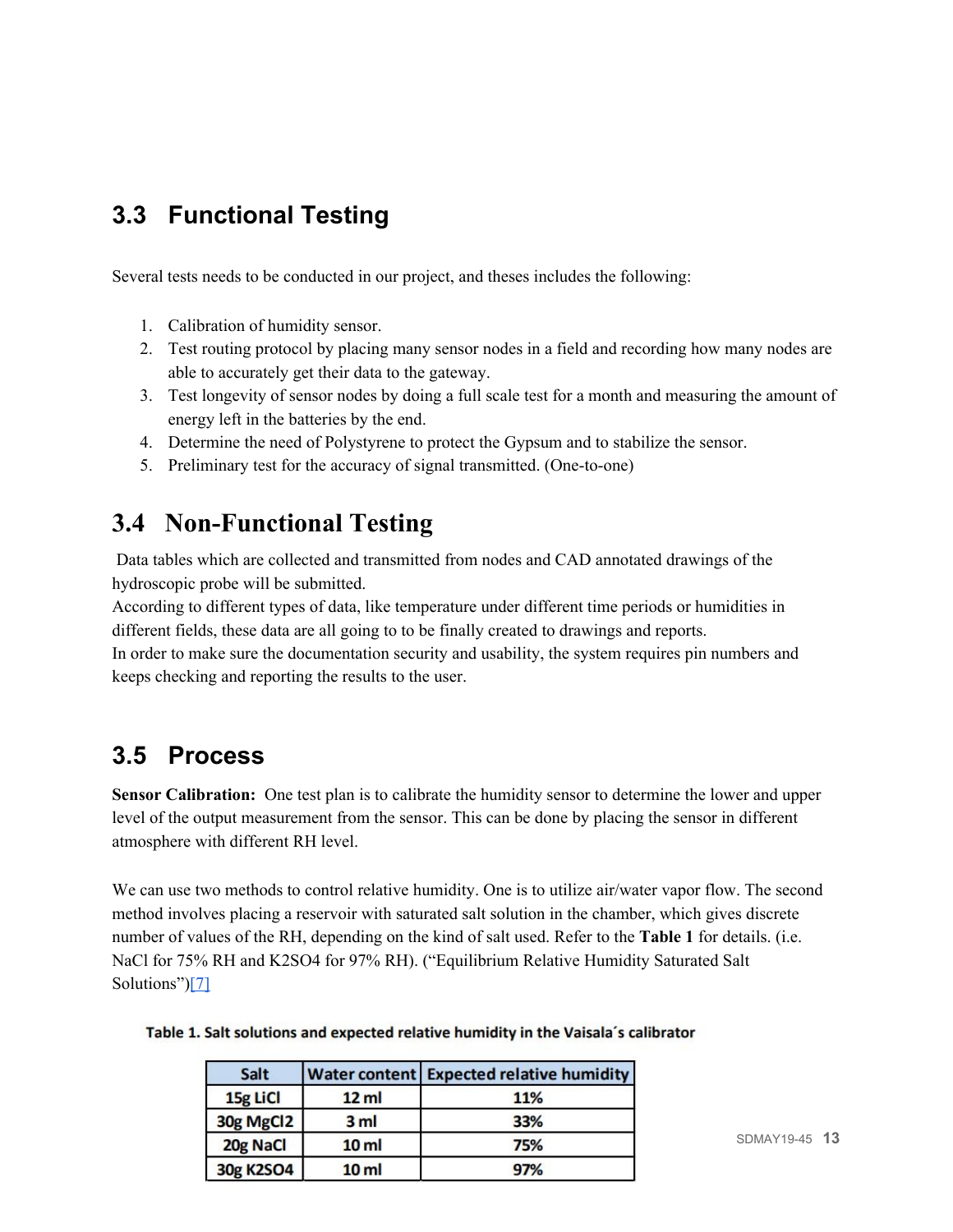The later method is what we are using for calibrating the sensors, and some constraints had to be put into consideration for this test.

- Uniform temperature environment
- Two sensors per trial to insure consistency with the measurements.
- Consistent container dimensions to ensure the consistency in measurement.
- To place the sensors in the containers without affecting the internal environment, every hole or opening for passing the wiring has to be sealed. In this case tape was used to seal the gap between the cap and the container. As shown in **Figure 2**



**Figure 2** *Calibration test experiment*

Both methods require a uniform temperature environment. As already known, and illustrated in the graph

**Figure 3**, a small temperature fluctuation or a temperature gradient could easily result in  $\pm 1\%$  to  $\pm 2\%$ error in RH. Thus, when testing, it's necessary to control the ambient temperature in order for us to have accurate measure of the RH, which is very difficult to achieve with a small tolerance, and that could be because the change of gypsum impedance is abrupt.



Figure: the relation between air's temperture and relative humidity

**Figure 3** *The relation between air temperature and relative humidity*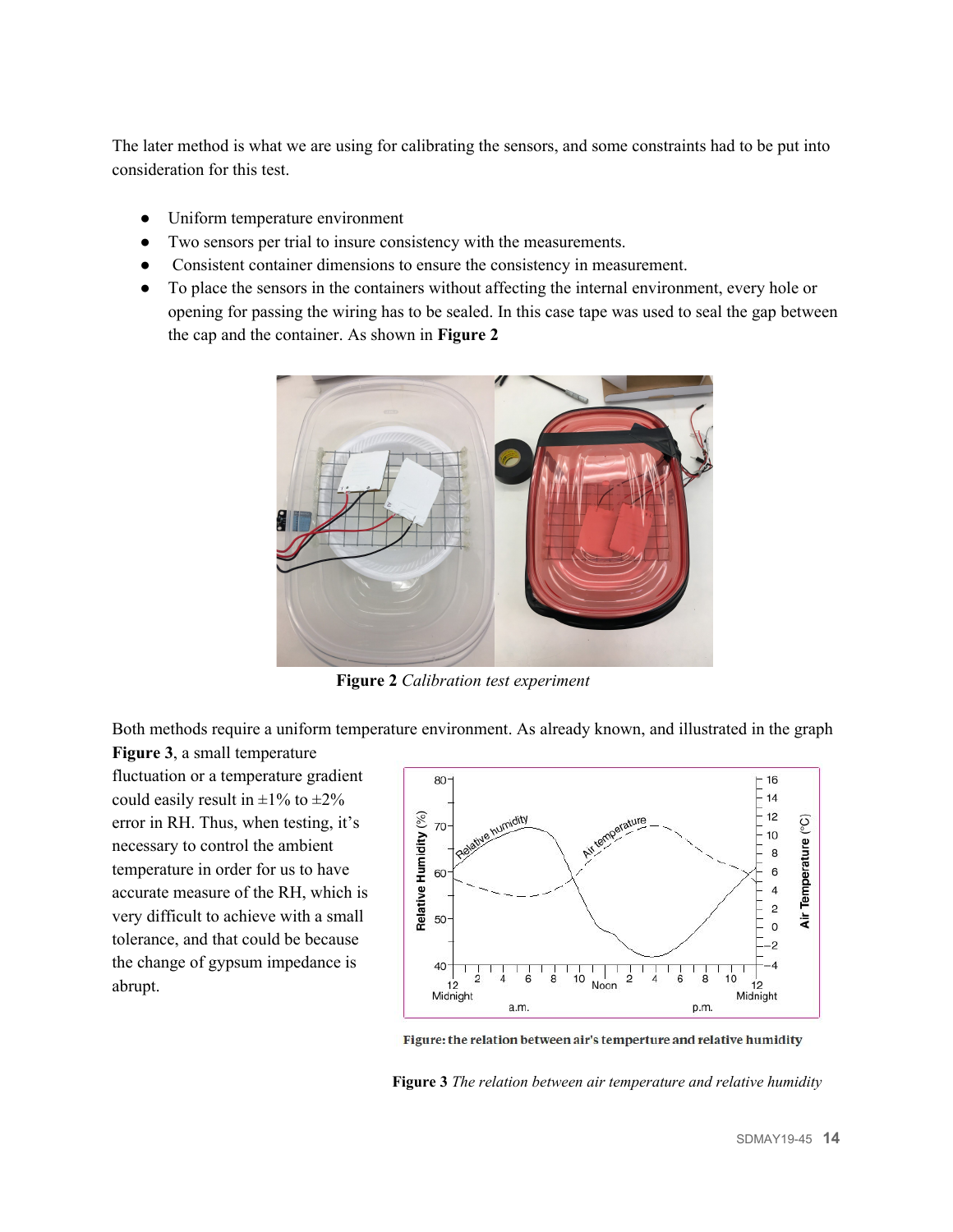After theses testing, we can collect the data and draw the trend lines. We can observe whether the trend is generally satisfactory and whether any unexpected results appeared.



The preliminary test has shown a satisfactory results as shown in **Figure 4.**

**Figure 4** *Calibration test results*

As can be seen from this figure, the voltage output tends to deviate from the linear curve in the region less than roughly 33% relative humidity level. The mean error, averaged over all these four samples, was found to be relatively low (of the order of 10%). This is sufficient to accurately indicate the water requirement of soil and can be taken as insignificant error value.

#### **Nodes Testing**

Our hygroscopic sensor prototype is going to be tested on this step which has the purpose of checking if the sensors could test accurate data, the transceivers work well or some unexpected environmental issues may influence the nodes.

In order to get the accuracy percent, we have to starting testing in different water content type of soils which have already known about their moisture situation, and after the tested data come out, we can just compare the result with the known conditions.

By checking and reading the data from different nodes can directly know if the transceivers work well or not.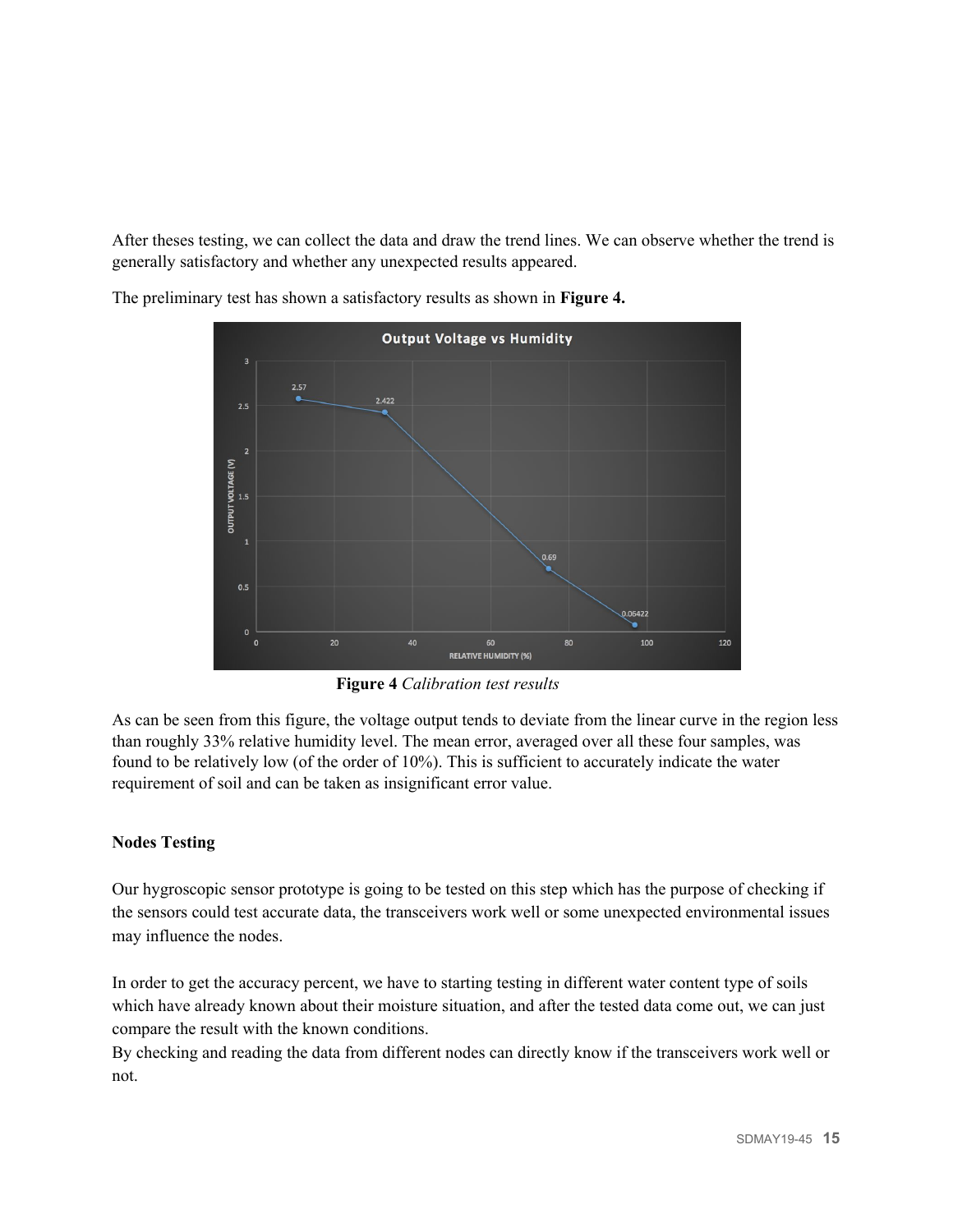Under different weathers, like raining, snowing or sunshine, out team wants to keep testing the data and compare the accuracy for these dates to make sure if there is any issues to influence the test process.

#### **Polystyrene cover layer test:**

A direct connection between the gypsum used in the sensor and water can cause the electrode to take a long time to respond to a change of humidity level from high to low and hence longer time to stabilize. It can also cause some distortion to the gypsum structure. Therefore it is necessary to be stabilized by a material, which is porous for water vapour and at the same time prevents penetration of water into the gypsum.

The response time of the adsorption can take about 2 minutes, but it could potentially take long time during the desorption process. This is because there direct contact between the gypsum and the moist soil. We don't want the sensor to suffer from long response times, and so in case this situation happened in our testing, we came with an idea to stabilize it using a protective layer at the top of the gypsum. This layer or protective cavity is porous and is made from Polystyrene **Figure 5**.

When the water vapour is trying to move from the soil through the polystyrene to the gypsum layer, the gypsum can sense the humidity but not necessarily be in touch with water. Cold surfaces is what can cause condensation, and studies show that polystyrene can less likely cause condensation and that's why we see lots of houses nowadays use polystyrene in the walls.



**Figure 5** protective layering strategy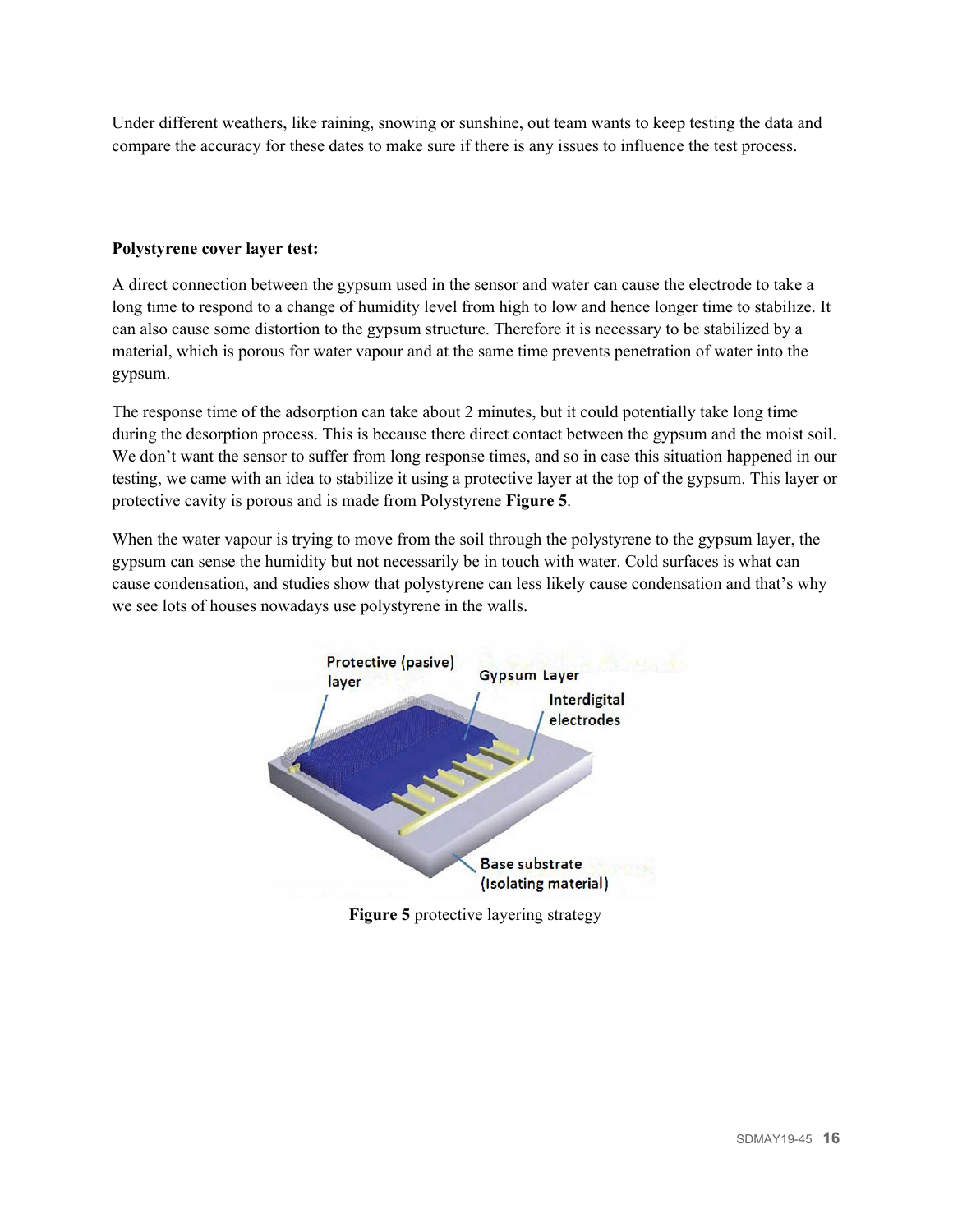#### **Software Testing**

Our web-application designer will keep checking the accuracy and performance of displayments and classifications of the web server. Also, our team will ask for feedback from users to make sure if the data are readable or understandable.

## <span id="page-17-0"></span>**4 Closing Material**

### <span id="page-17-1"></span>**4.1 Conclusion**

We are setting out to solve the problem that monitoring large expanses of land is a very costly endeavor. Our solution will be a wireless sensor network that will provide better data than our competitors at a much lower cost. A soil moisture sensor and humidity sensor will be developed and equipped on leaf nodes. Each node will collect data from sensors which will be sent to the home node. The project will have a website that will display the data that be uploaded by the home node to our clients in a simple and friendly way. We are working on the nodes connection.After that we are going to find a good solution for power supply then we are ready to test our products in the field. We have a very strong head start because we are continuing the work of a previous senior design group. This fact along with our passion for solving this problem make us confident we will be successful in developing this system.